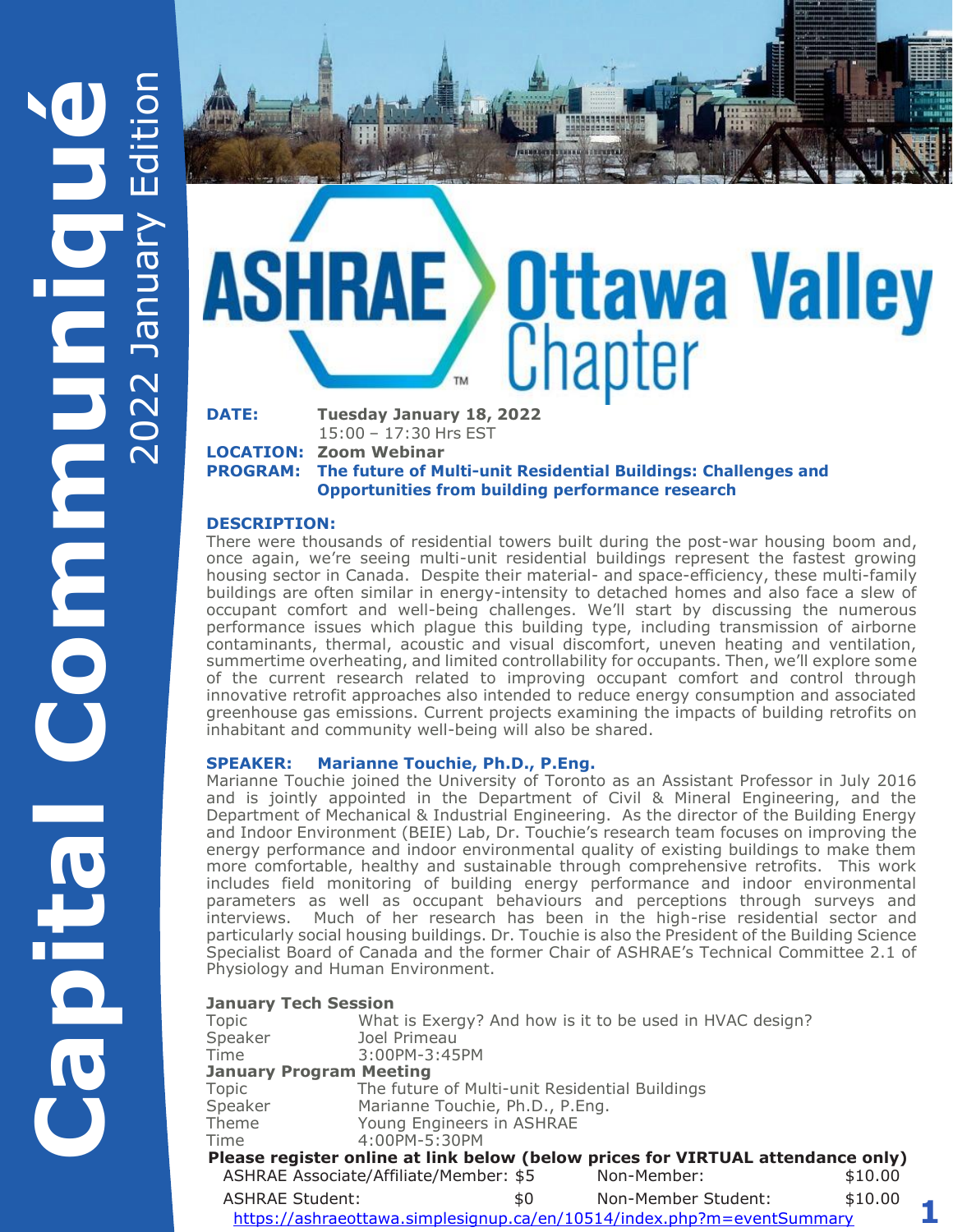**TECH SESSION: What is Exergy? And how is it to be used in HVAC design?**

**DATE: Tuesday January 18, 2021**  15:00 – 15:45 Hrs EST

**LOCATION: Zoom Webinar**

**SPEAKER: Joël Primeau, P.Eng., ing., LEED AP, HBDP**

#### **Description:**

Many innovative technologies in HVAC aim to minimize a system's exergy by using air and water temperatures that are closer to ambient conditions. This tech session will explain what exergy actually is. It will also cover several examples of design strategies with low exergy and explain what benefits beyond higher efficiency they provide to building systems.

### **President's Message**

Happy Holidays everyone and we hope everyone had an excellent holiday season. We are very excited for 2022, although as with everyone we may not be able to do all of the things we had hoped. Regardless we continue to monitor the Provincial and City guidelines on what we are able to do and we will continue to do what we can to serve and support this community. As always we welcome and hope for your support in any way that you feel that is right and comfortable to you.



**President** *Adriane Mitani* 2021-2022 OVC President *Smith + Andersen*

**Governor** *Joël Primeau*  2021-2022 OVC Research Promotion Committee

**E-mail:** *adrianne.mitani@smithandandersen.com*

Thank you to everyone who joined us at the November meeting at Centurion and on Zoom with Robert Bean presenting remotely about Thermal Comfort, something that comes up in ASHRAE often but there is still always more to learn and Robert was a fantastic and engaging speaker that we were very fortunate to have for the chapter. It was always great as always to see everyone in person and thank you for bearing with us for all of the new rules.

December and January are always a good time to recognize all of the volunteers who make this chapter great, we have a fantastic group this year who are working to keep the community engaged and holding events. Thank you to our newest volunteers Connor Patterson from JP2G taking on Table Tops, and Connor Ruprecht who has joined the CRC committee as Secretary. As well as all of the volunteers who continue year after year, we appreciate all of the time and energy they give us. We have many new volunteers this year and we are always looking for more people to get involved, please reach out if you are interested!

Our theme for January is Young Engineers in ASHRAE, which includes anyone under 35 years, though we never discriminate and everyone is always invited to events held by the YEA group. Feel free to chat with Jeremy Strong who is the YEA chair this year, he has collaborated with a few chairs to start back with social events and we are looking forward to events we are able to hold in the next few months.

A reminder if you are looking at ways to support the chapter and the industry, consider donating to the ASHRAE Research campaign online at anytime!

<https://ashraeottawa.simplesignup.ca/en/9710/index.php?m=eventSummary>

Take care everyone, and I look forward to seeing you all soon, either virtually or in person!

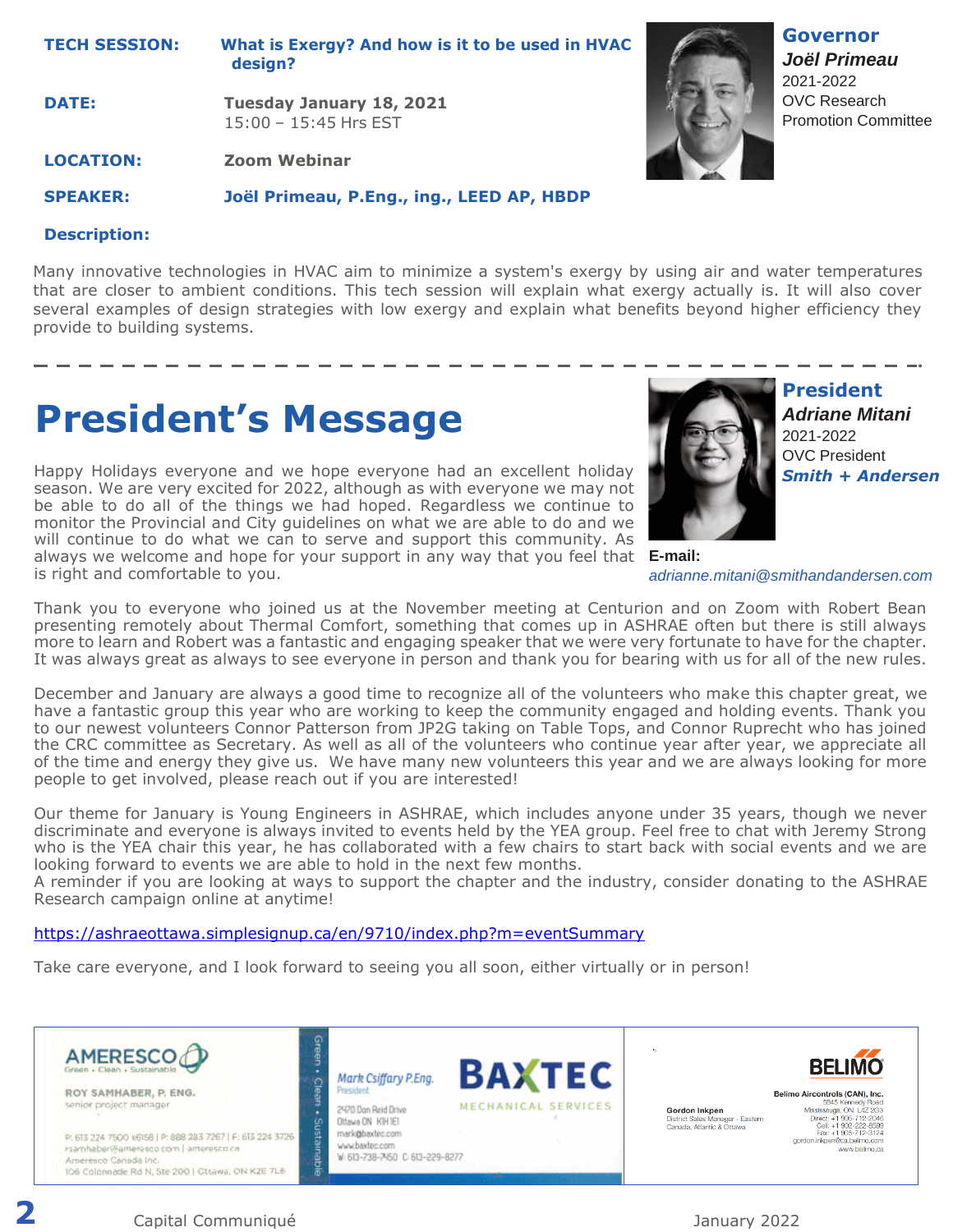### **What You Missed**

The third meeting of 2021-2022 was held on November 16th and was the second hybrid meeting, with some members turning up for the in-person meeting while others watched it virtually through Zoom and YouTube.

The tech session was presented by Joel Primeau, P.Eng. The topic of the talk was 'Writing Better Sequences of Operation'. Mr. Primeau explained the importance of writing clear and comprehensive sequences of operation and the importance that sequences play in communicating the design intent.

The program meeting was led by Robert Bean, retired engineering technology professional (ASET and APEGA) who specialized in the design of

indoor environments and high-performance building systems. He talked about factors that influence perception of comfort, beyond the thermostat showing that the temperature set point has been met.

The videos of both events are available on ASHRAE Ottawa-Valley Chapter YouTube channel. We encourage you to view them.

### **YEA Joint Event**

On November 9th, a group of 17 ASHRAE members attended the Ottawa 67's game against the Kingston Frontenacs. This was one of our first in person events since March of 2020, and it was nothing short of a blast. It was an exciting game that went to a shootout, and 6 ASHRAE members were selected to be on the ice during the second intermission for a game of dodgeball. Keep an eye out in 2022 for more events like this. Happy Holidays!



**Committee Chair** *Josh Bourbonniere* 2021-2022 OVC Membership Committee Chair *TRANE*

**E-mail***: josh.bourbonniere@trane.com*





**E-mail:** *[Evans.Mutua@ottawa.ca](mailto:Evans.Mutua@ottawa.ca)*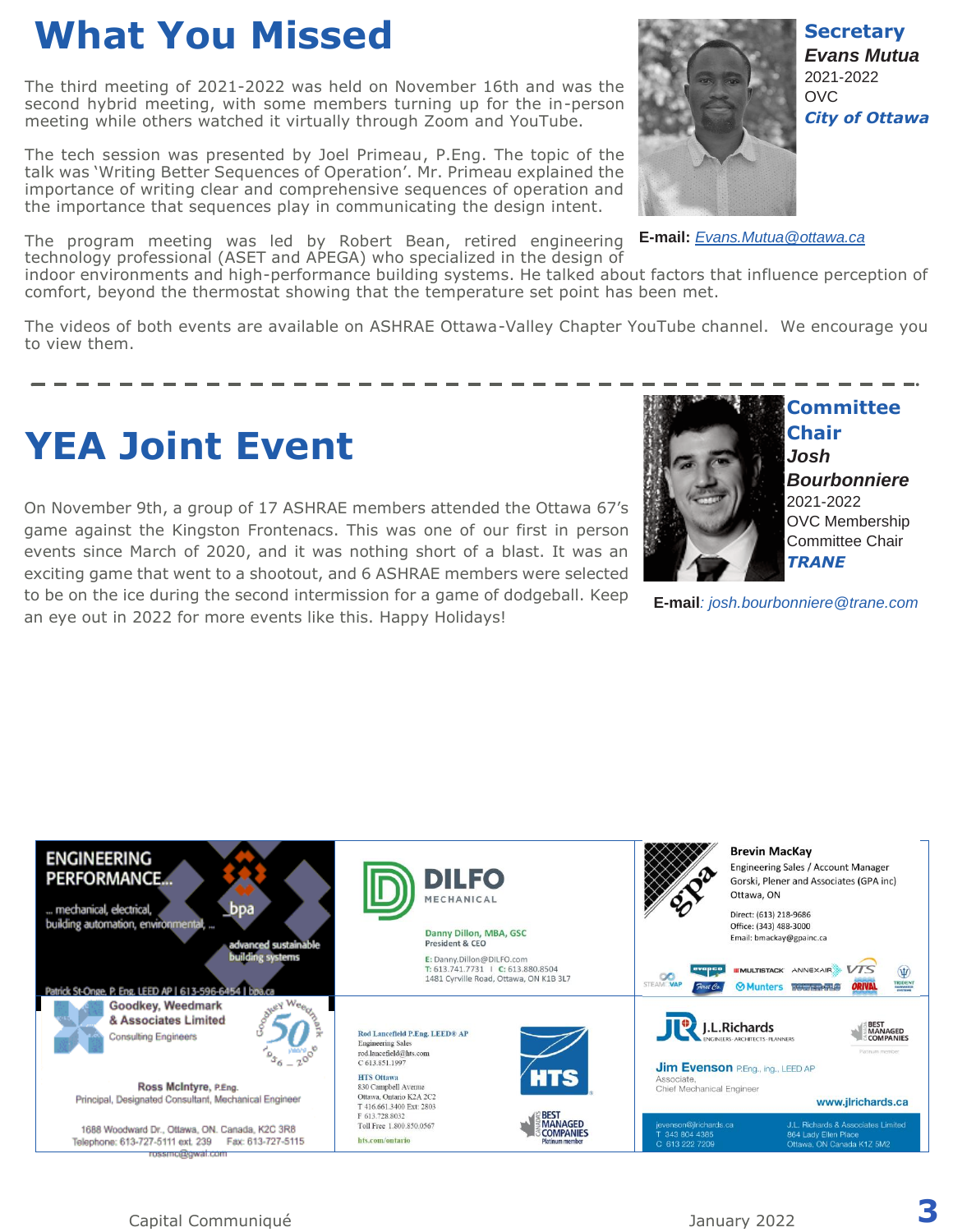## **Membership Update**

I would like to introduce and welcome the following new members:

- David Banbury
- Brevin MacKay
- Connor Ruprecht
- Caleb Quellette
- Shivam Kumar
- Mihai Mateescu
- Samir Naik
- Michael Carr

At any time, if you have any questions or comments regarding your ASHRAE membership, please do not hesitate to contact me. Thank you all for the continued support and participation with your local ASHRAE chapter during these times. Wishing everyone a safe and happy holiday season. Looking forward to seeing everyone at the next ASHRAE meeting in January.

### **Student Activity**

We have seen a few memberships lapse in recent days. I've reached out and encouraged them to rejoin.

Jayson and I took the first steps in getting invitations out to local companies and students for the virtual career fair. We think this year could be very successful.

We've had some success in touching base with faculty – there is interest for in-**E-mail:** *noahg@longhill.ca*class presentations when the new January class schedules are released. I will

be following up on that soon and hopefully we can get more than a couple presentations done.





**Committee** 

**E-mail***: josh.bourbonniere@trane.com*



**Committee Chair** *Noah Goddard*

2021-2022 OVC Student Activities Chair *Longhill* 

*Energy*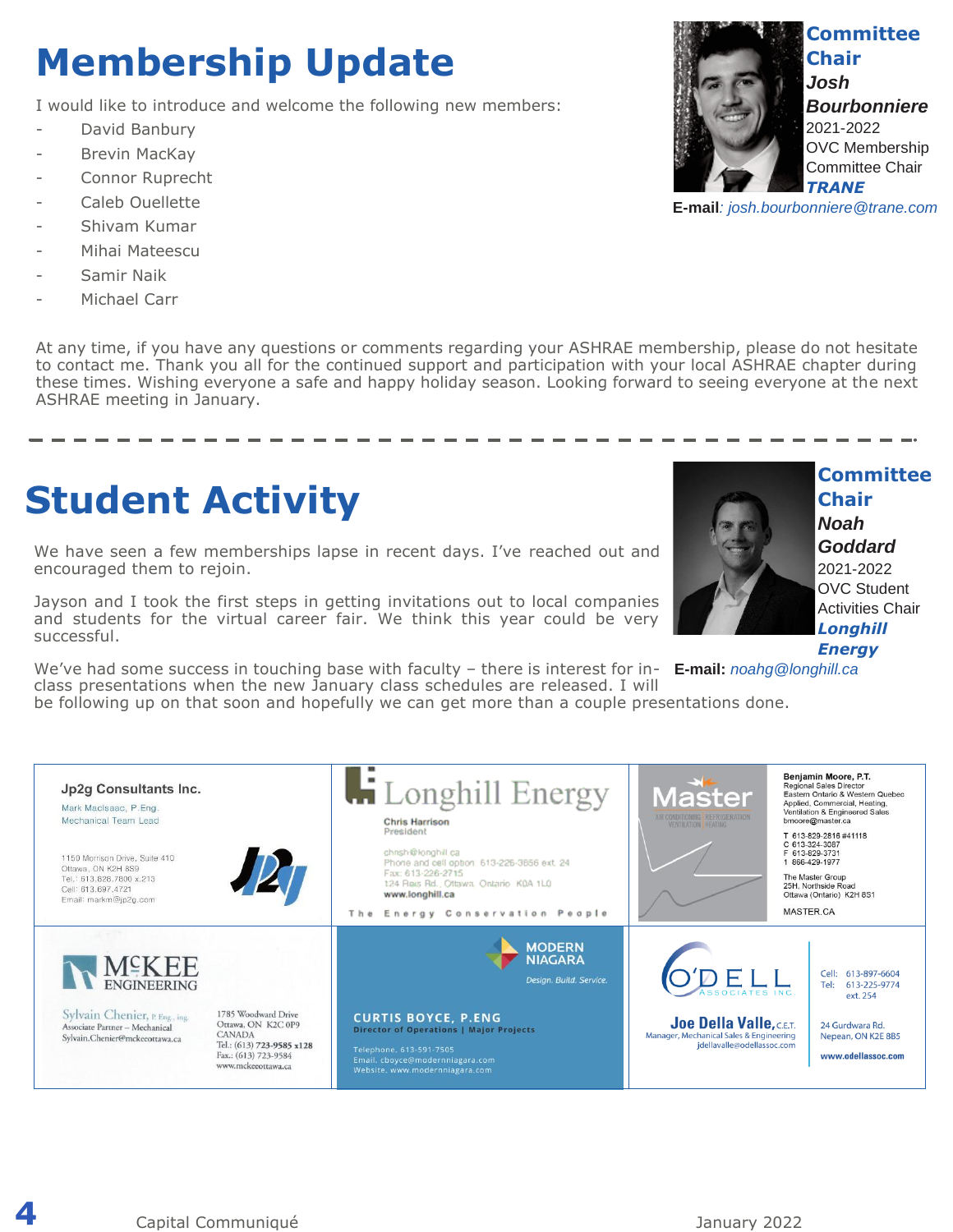## **News Update**

#### **Check out ASHRAE's 'Fully' Net-Zero-Energy Global Headquarters:**

AASHRAE's new global headquarters will operate at net-zero-energy (NZE) performance following the recent installation of a large photovoltaic (PV) system.

"Completing the installation of our PV system marks a tangible milestone for ASHRAE that will demonstrate to others how to successfully move on the path to NZE status," said 2021-22 ASHRAE President Mick Schwedler, P.E., Fellow ASHRAE, LEED AP. "This project is special because it's a testament to ASHRAE's leadership and commitment to sustainability and showcases innovative built environment technology. We are extremely proud of this important accomplishment."



**CTTC Committee Member** *Elikem* 

*Wotortsi* 2021-2022 OVC *Stantec*

**E-mail:** *elikemaw@outlook.com*

In January 2020, ASHRAE began a \$20 million renovation project on its new global headquarters building, located in the popular tech-based corridor at 180 Technology Parkway, Peachtree Corners, Georgia. Built in 1978, the existing 66,770 ft2 building on 11 acres of land became a demonstration project intended to prove the economic viability of a NZE operation.

"An important part of getting to NZE is the low energy consumption of the building (low EUI of 21 kBTU/sf/year) – while maintaining excellent ventilation and IAQ," said Ginger Scoggins, P.E. Fellow ASHRAE, CEM, CxA, ASHRAE treasurer and former chair of the ASHRAE Headquarters Building Ad Hoc Committee. "The installation of the PV panel system is a great of example of how to reduce grid-energy consumption and greenhouse emissions in an older, existing building to create a sustainable and innovative environment."

Find out more here: **[ASHRAE Global Headquarters Reaches 'Fully' Net](https://www.ashrae.org/about/news/2021/ashrae-global-headquarters-reaches-fully-net-zero-energy-milestone)-Zero-Energy Milestone** 

### **Research Promotion**

Thanks for helping; you're making a difference!

Joel Primeau ASHRAE RP Chair

**N** Rēgulvar



**Governor** *Joël Primeau*  2021-2022 OVC Research Promotion Committee

ASHRAE Society link: <https://xp20.ashrae.org/secure/researchpromotion/rp.html> ASHRAE OVC link: <https://ashraeottawa.simplesignup.ca/en/9710/index.php?m=eventSummary> ASHRAE Research to address COVID-19:<https://xp20.ashrae.org/secure/foundation/covid.html>

> Stéphan Riffault, P.Eng. Branch Manager

2310, St-Laurent Blvd., Unit 203 Ottawa (Ontario) K1G 5H9 613 565-2129, ext. 2128 sriffault@regulvar.com www.regulvar.com

#### Smith + Andersen

Elaine Guenette P.Eng., LEED AP Principal E Elaine.Guenette@smithandandersen.com D 6136911853 M3439612244

530 - 1600 Carling Ave., Ottawa ON, K1Z 1G3 | T 613 230 1186

David Yin P.Eng., LEED AP Principal, Buildings<br>Senior Mechanical Engineer

400-1331 Clyde Avenue<br>Ottawa ON K2C 3G4

david.yin@stantec.com Direct: 613-725-5573<br>Mobile: 613-323-4964 Fax: 613-722-2799

Stantec

Capital Communiqué January 2022 **5**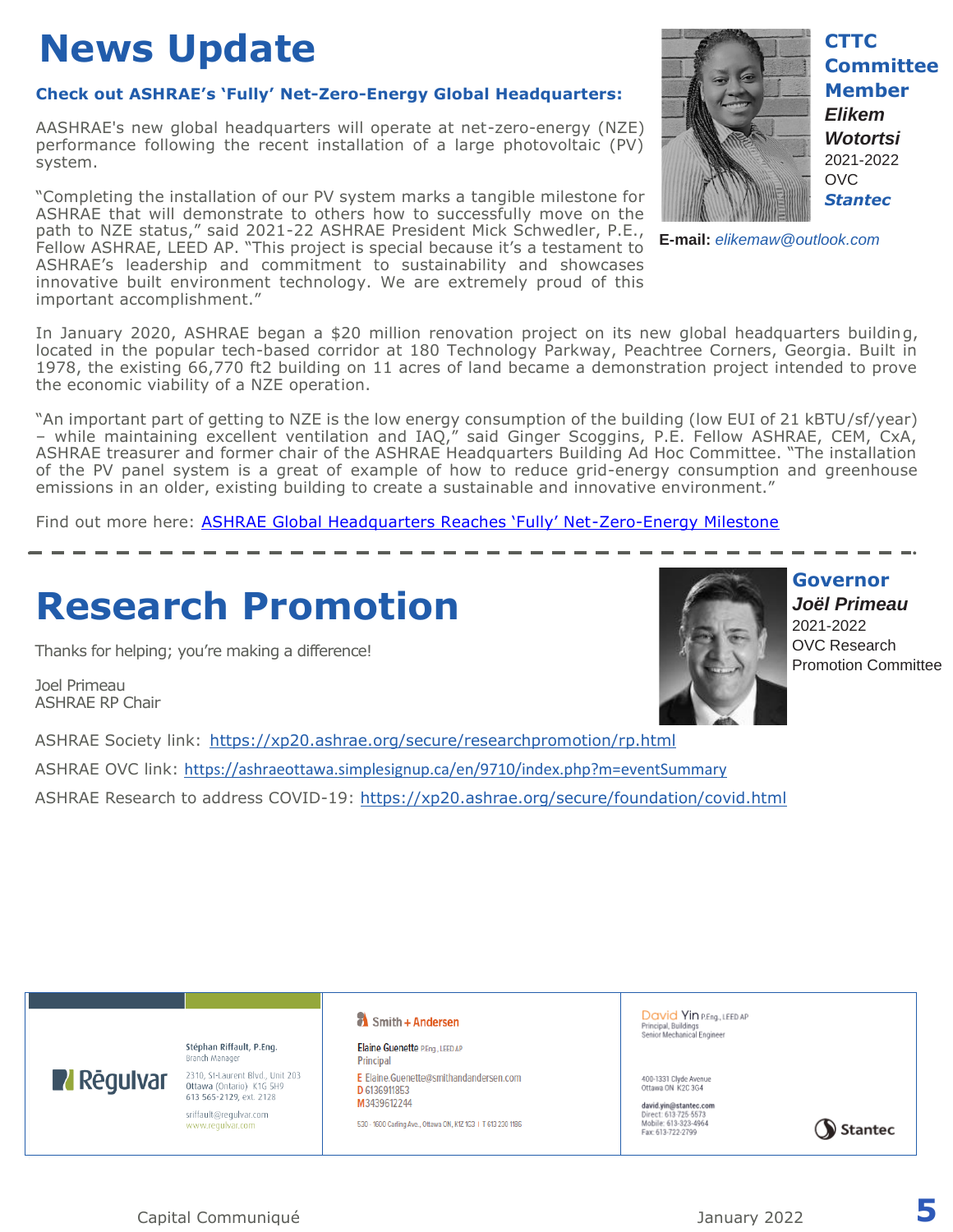# **ASHRAE Curling Bonspiel**

The Around this time each year we would normally be preparing for the annual curling bonspiel. Due to the Nepean Sportsplex Curling Rink being used to host a COVID-19 vaccination clinic, we had to make the difficult decision to cancel the 2022 curling bonspiel.

Since 2010 this event has afforded us the opportunity to contribute approximately \$18,000 towards ASHRAE Research and local charities. It's also been an event where we could come together socially for some fun and good sportsmanship.

We would like to take this opportunity to thank all those who have contributed and made this event such a success over the years. Without your contributions we could not have achieved this success.

Although we are unable to come together again this year, we ask you to reflect on all the great memories and friendships we have made over the years. We are hopeful that we will be able to continue this great event in 2023 and we look forward to seeing you all there to help support such an important and fun event!

Stay safe and take care,

Colleen Fox

# **CRC Update**

The CRC committee is proud to announce that the 2022 Region II CRC will be held at Ottawa's Lord Elgin hotel from Friday August 26th to Sunday August 28th! The Lord Elgin Hotel is one of the most centrally located downtown Ottawa luxury hotels, just a stone's throw away from the Rideau Canal, Confederation Park, the Shaw Centre and Parliament Hill. In addition, there are many quality establishments not far down the road on Elgin Street. We hope all who attend will enjoy the venue and a post-Covid return to in-person meetings.

If you want to get more involved at both the chapter and regional level being a part of the CRC committee is a great opportunity. If you are interested to be part of the CRC committee please reach out to Jayson Bursill a[t jayson.bursill@gmail.com](mailto:jayson.bursill@gmail.com)



**Committee Chair** *Jayson Bursill* 2021-2022 OVC CRC Co-Chair *Carleton University*

**E-mail:** *[jaysonbursill@cmail.carleton.ca](mailto:jaysonbursill@cmail.carleton.ca)*

| <b>INNOVATIVE DAMPER PRODUCTS</b><br>Frank Picchione<br>Regional Sales Manager<br>TAMCO locations in Ottawa, Ontario and Nashville, Tennessee.                                                             | imerience the true meaning.<br>for service and quality<br>Tel: 800-561-3449<br>Cell: 514-781-8381<br>Fax: 800-668-8476<br>frank@tamcodampors.com<br>www.tamcodampers.com                                                                                                                               | $25$ years<br>TOTAL HVAC<br>ESTABLISHED 1996<br>Steve Moons, P.Eng.<br>Principal<br>4A - 1050 Baxter Rd.<br>P: 613-723-4611<br>Ottawa, Ontario<br>C: 613-229-5806<br>E: stevem@totalhvac.com<br>Canada, K2C 3P1<br>W: www.totalhvac.com | Glenn Jones B.Eng LEED AP BD+C<br>Sales Manager - HVAC Systems<br><b>TRANE</b><br>1024 Morrison Drive<br>Ottawa, ON K2H 8K7<br>613-356-1940 / Cell 514-951-7809<br>613-820-8111 / Fax 613-820-1414<br>gjones@trane.com<br>www.trane.com<br>( <b>R</b> ) Ingersoll Rand. |
|------------------------------------------------------------------------------------------------------------------------------------------------------------------------------------------------------------|--------------------------------------------------------------------------------------------------------------------------------------------------------------------------------------------------------------------------------------------------------------------------------------------------------|-----------------------------------------------------------------------------------------------------------------------------------------------------------------------------------------------------------------------------------------|-------------------------------------------------------------------------------------------------------------------------------------------------------------------------------------------------------------------------------------------------------------------------|
| Yorkland<br>ontrols<br><b>BELIMO</b><br><b>Honeywell</b><br><b>HWAC/BAS &amp; Vulcain</b><br><b><i><u>EXPLORER</u></i></b><br>Johnson 20<br>Controls<br><b>SIEMENS</b><br><b>G</b> GREYSTONE<br><b>KMC</b> | <b>Larry Gravelle</b><br>Tel: (613) 721-3301<br>Fax: (613) 721-4906<br>$1 - 877 - 733 - 3833$<br>www.yorkland.net<br>Yorkland Controls<br>represents leading control<br>systems and component<br>manufacturers.<br>Integrated solutions for<br>Lighting, Card Access, CCTV<br>and Building Automation. |                                                                                                                                                                                                                                         |                                                                                                                                                                                                                                                                         |



**Special Events** *Colleen Fox* 2021-2022 OVC Special Events *Trane* 

**E-mail:** *cfox@trane.com*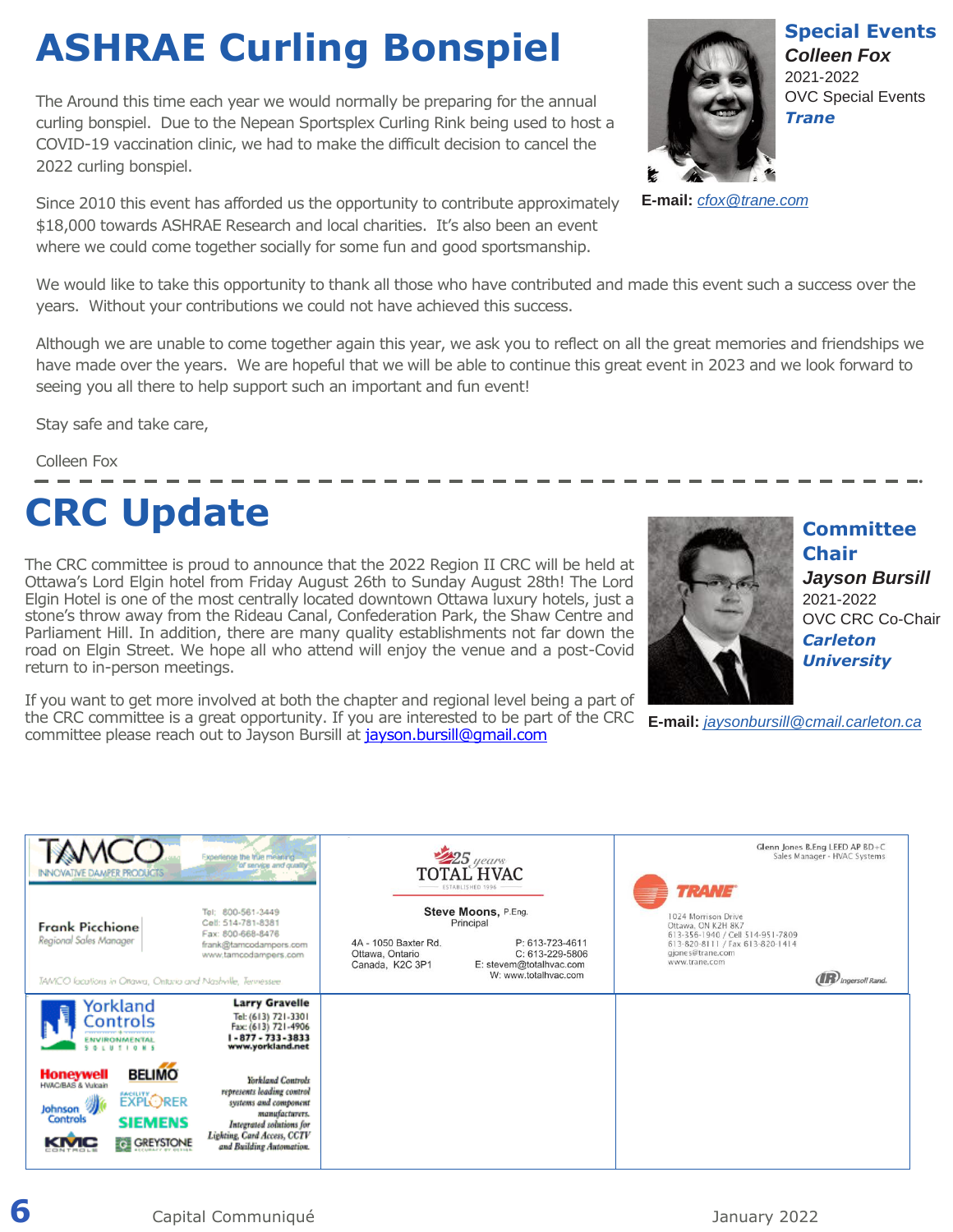### **Government Affairs**

To stay current on ASHRAE COVID-19 Response resources check out <https://www.ashrae.org/technical-resources/resources> including guidance's on infection aerosols, position documents and more.

#### **ASHRAE Member Corey Metzger Gives Presentation to Ontario School Boards**

On December 3, Corey Metzger, ASHRAE member and Schools Team Lead for

ASHRAE's Epidemic Task Force, gave a presentation to the Operations, Maintenance, and Construction Committee for a group of school boards in Ontario, Canada. Officials representing 72 school boards in Ontario, which cover approximately 5,000 schools, attended the presentation. Corey Metzger's presentation on a design guide for facilities was followed by a discussion in which the school board officials asked questions about filtration, MERV-13, purging strategies, equivalent air change formulae, and other topics. This presentation was at the request of Norm Vezina, the Energy Officer for the Ontario School Boards.

#### **City of Halton Hills, Canada Pledges Net-Zero Emissions by 2030**

In November, the City of Halton Hills in Ontario, Canada, approved an ordinance that established an ambitious municipal goal of net-zero emissions by 2030. Halton Hills, a town of around 60,000 people, is the first municipality in Canada to commit to this 2030 target, while the federal government is currently aiming for zero emissions by 2050. The city's "Low-Carbon Transition Strategy," approved last month, outlines ways that the town plans to reduce its carbon footprint by addressing emissions from transportation and buildings, and increasing renewable energy generation. The strategy focuses on reducing emissions from the two largest sources of pollution, transportation, and buildings: 44% of the town's carbon emissions are from vehicles, while 33% are from buildings. The buildings component of the strategy includes utilizing federal grant money the city recently received for retrofits to start a pilot program. More information can be found **[here](http://www.mmsend21.com/link.cfm?r=gFv-noe244TujwwtKtNDpg~~&pe=mp5wn6atsPKue3TkeCPDBfLvwIXQ059pfaU4YL6FGrqM1L1SjPrsxj3RtKI0V9CmtCKh_WMDrn3-VseuHnXdlA~~&t=INSERT_TRACKING_ENCID)**.

#### **Efficiency Canada Releases its Provincial Energy Scorecard**

Efficiency Canada, a research and advocacy organization housed at Carleton University's Sustainable Energy Research Centre, released its second annual Scorecard of provincial energy efficiency policies. The report analyzes Canadian provinces using 42 separate metrics, including energy savings from public utility programs, electric vehicle registrations, building code adoption, and industrial energy management. To view the report, click **[here](http://www.mmsend21.com/link.cfm?r=gFv-noe244TujwwtKtNDpg~~&pe=LqlldBEXXBgRH4L01jSXM9qw3wqAyIlHcYR4QF3ORpRtEZGE-Ber1CRf2j3qqEq1ziMmZEYhBP0r4HKD0ngMag~~&t=INSERT_TRACKING_ENCID)**.

#### **Global Climate Agreement Reached**

At the United Nations conference, a new global agreement was reached on climate change called the "Glasgow Climate Pact," in reference to the location of the summit. The agreement was signed by about 200 countries and was the first global agreement to explicitly plan to reduce coal, even though the language was weakened in the final minutes of the negotiations. The agreement presses for more urgent emissions cuts, in line with the Paris Agreement. Adaptation funding and financing were included, as was a framework for carbon markets and for countries' reporting of their targets and emissions. While Alok Sharma, UK President of COP26 concluded the agreement has "kept 1.5 degrees alive," many were disappointed in the outcome, finding the agreement fell short of commitments needed to address emissions reductions as well as financing and funding in response to the climate crisis. The full text of the agreement can be found **[here](http://www.mmsend21.com/link.cfm?r=gFv-noe244TujwwtKtNDpg~~&pe=9ZGrZ_Dulc0F0n3JAy7q3rUX6-9uMjsLmwqRnV_WQDq9dLg8p8SREoSqzH5nbDbbsZdey_LH0oXUTAjwbvFThg~~&t=INSERT_TRACKING_ENCID)**.

The next international climate summit – the "COP27" – will be held in Egypt in 2022 in Sharm el-Sheikh on the southern tip of the Sinai Peninsula. The United Arab Emirates will host the conference in 2023.

**President-Elect** *Ryan Dickinson* 2021-2022 OVC GAC Chair *V&R Engineering*

**E-mail:** *[ryand@vreng.ca](mailto:ryand@vreng.ca)*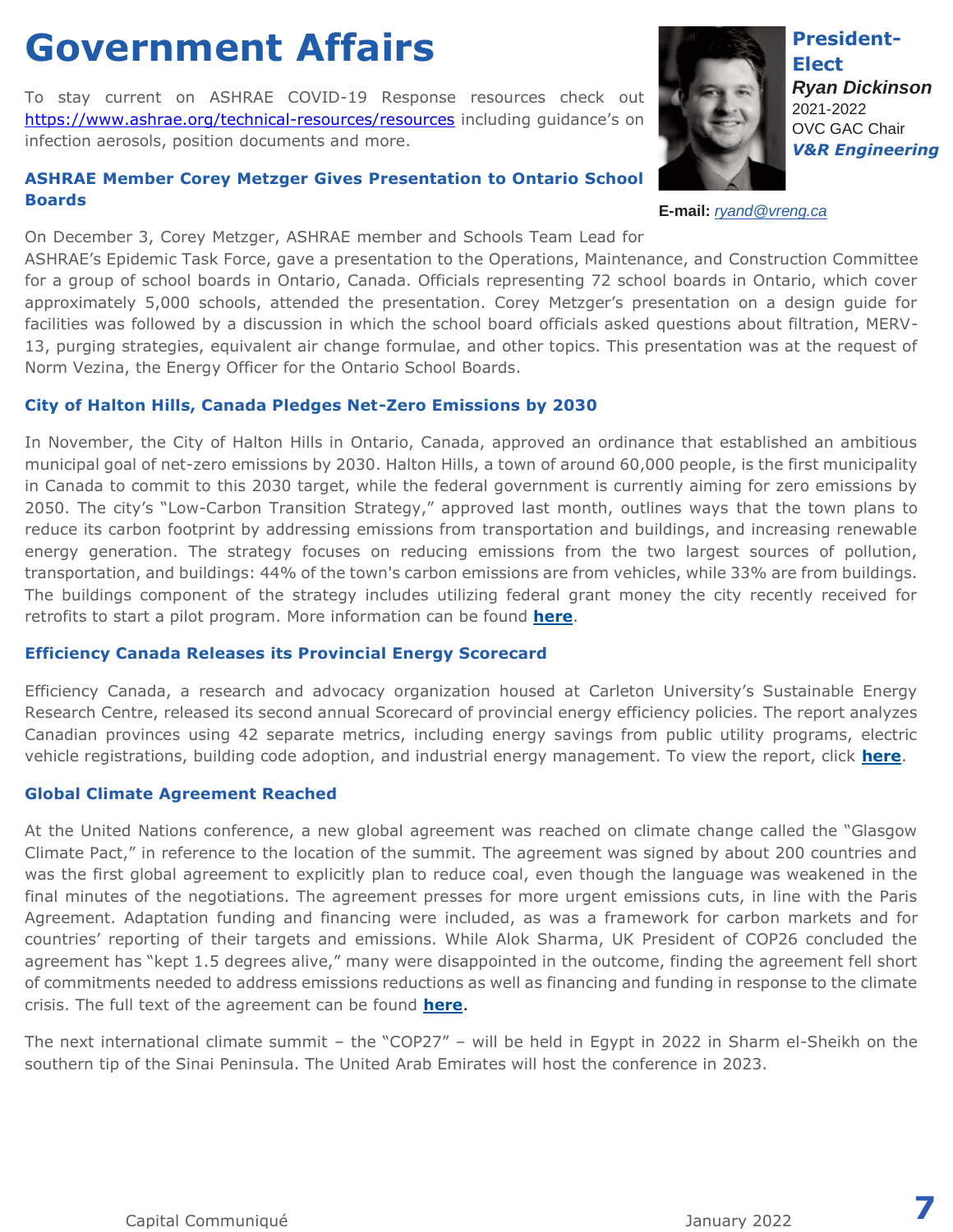### **Table-Top Display**

On If you're looking to communicate the value of your product, there is no better way than to invest in a table-top at an upcoming ASHRAE OVC meeting. Highly attended and highly regarded, our monthly meetings can afford you the opportunity to display your new technologies to an eager group of HVAC/R engineers and contractors. If you wish to review the themes of each meeting to find an appropriate topic, please feel free to contact me.



**Committee Chair** *Connor Patterson* 2021-2022 OVC TableTops *JP2G* 

**E-mail***: connorp@jp2g.com*

What better way to display a new product, existing line, or share great ideas than to have a table-top display at our local OVC ASHRAE meetings? The OVC meetings provide a captive audience in the industry and exposure to 40+ people. We are currently starting to reserve table-top openings for this ASHRAE year.

Please contact Connor Patterson [\(connorp@jp2g.com\)](mailto:connorp@jp2g.com) to secure yours today! Cost for table tops is \$225.00 and spaces are filling up quickly, so book your table-top today!

Payment is to be made through the online system prior to the date reserved. Follow the link below: <https://ashraeottawa.simplesignup.ca/en/10165/index.php?m=eventSummary>

#### **Table Top Product Descriptions:**

#### **Total HVAC**

Total HVAC works hard to help our consulting and contracting customers lives easier by providing an unparalleled HVAC equipment purchasing experience. By putting your team first, we promote a culture of teamwork, professionalism, and engagement where everyone is valued. We professionally represent equipment manufacturers with exceptional sales support and accountability.

Our table top for the January ASHRAE OVC monthly chapter meeting will focus on our offerings for multi-unit residential applications. The quality products that we are proud to represent include Temspec vertical stacked fan coils, with optional energy recovery, FirstCo packaged DX/Heat pump and fan coil units, Williams fan coils, AAON vertical and horizontal heat pumps, among others.

#### **Please see us on January 18th, or call our office to find out more.**

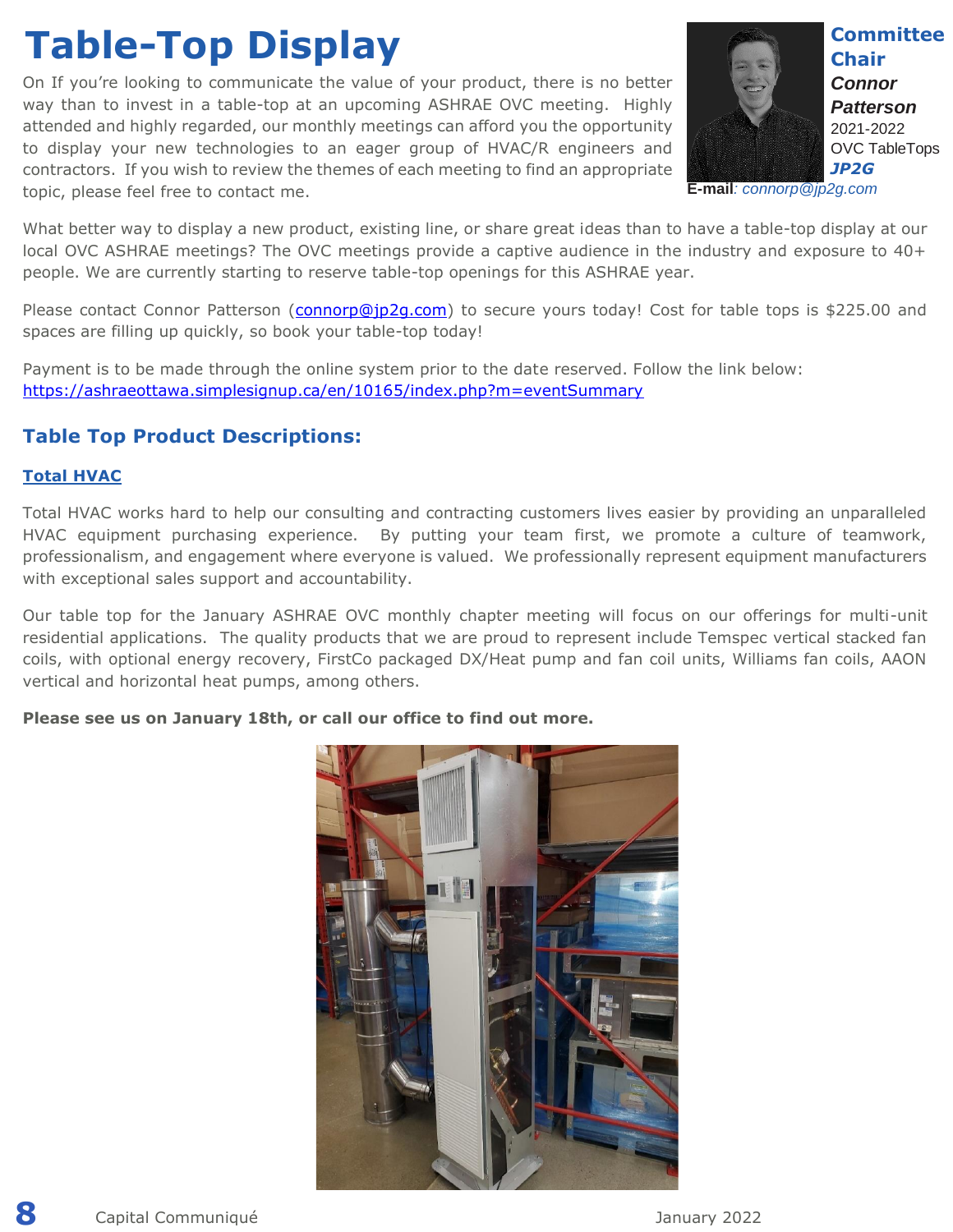#### **Longhill Energy**

#### **LG VRF**

#### **How did VRF Systems Evolve?**

Variable Refrigerant Flow (VRF) systems are an updated approach to building HVAC – and the 40 years of use and development only seems recent when compared with a century of water-based climate control. At the same time, the refrigeration cycle remains our most effective means of providing cooling.

#### **Improved Heating Efficiency and Top-Notch Performance**

With improvements in controls and refrigeration technology, VRF systems allow us to take a step further, and eliminate the water in our building-wide energy control schemes.

Some of the advantages of modern day VRF systems are:

• **Flexibility and versatility:** VRF systems enable the use of refrigerant to move energy throughout buildings with similar efficiency and even greater energy density than hydronic-based systems. This means even greater flexibility in installation, and broad application in retrofits.

• **Environment-friendly features:** The smart controls within the units also allow for efficient recycling of energy between zones with contradictory calls; moving one occupant's unneeded heat to an occupant that is too cold. Being an electricity-centric technology also offers extensive de-carbonization opportunities as our energy distribution strategies and expectations continue to change.

#### **Innovative VRF Systems for your next HVAC Project or Upgrade**

Now in their 5th generation of major development, our LG VRF systems and equipment provide more flexibility than ever before. These units are designed for operation on our 575V power, in our -40 degree climate, with the components necessary to integrate with custom air handling units or even supplementary hydronic heat where available.

**Explore our complete range of [VRF systems and solutions](https://can01.safelinks.protection.outlook.com/?url=https%3A%2F%2Fwww.lg.com%2Fca_en%2Fbusiness%2Fvrf&data=04%7C01%7CConnorP%40jp2g.com%7C9f3cb28b0666470054e808d9bc17850d%7Cb53ed715315d4006a339e064938ee463%7C0%7C0%7C637747631478057086%7CUnknown%7CTWFpbGZsb3d8eyJWIjoiMC4wLjAwMDAiLCJQIjoiV2luMzIiLCJBTiI6Ik1haWwiLCJXVCI6Mn0%3D%7C3000&sdata=iTLbiswNFdTp4b2nF8SwCZHOcLUJpLtAkWwGNV%2Bh3go%3D&reserved=0) from LG and get in touch with our technical experts today.**